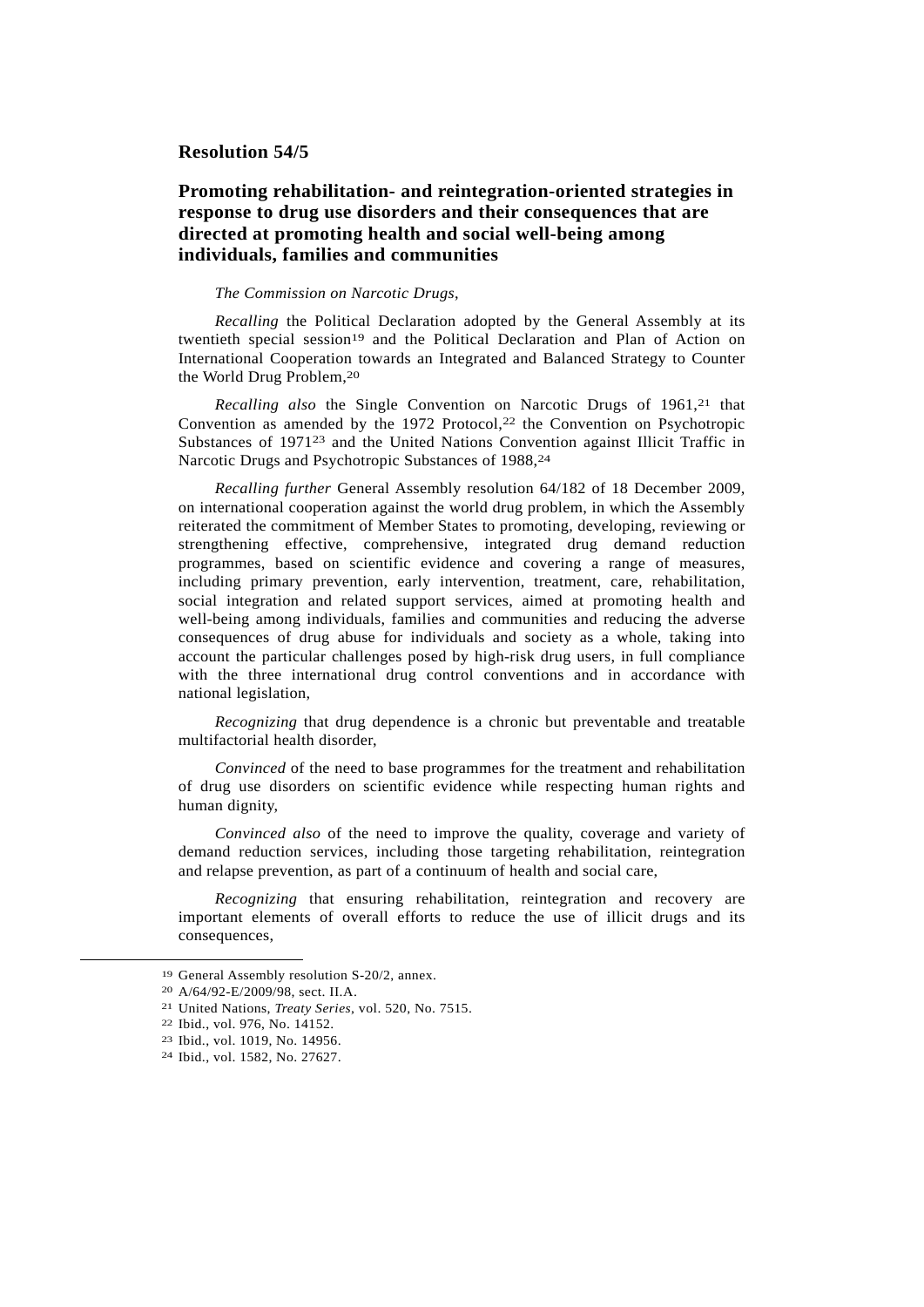*Recognizing also* that treatment systems have to be linked to drug use prevention activities aimed at providing youth, adults and communities with the knowledge, skills and opportunities to choose a healthy lifestyle, including targeted interventions for populations at high risk of drug use and support for vulnerable families, in a way that is complementary to treatment services,

*Stressing* the importance of a multisectoral and fully coordinated approach in which multiple government agencies and non-governmental organizations within communities participate in order to support the development of a full continuum of policies and programmes that promote prevention, early detection and intervention, treatment, care and related support services for rehabilitation, social reintegration and recovery,

*Stressing also* the importance of avoiding the discrimination, including the stigmatization and social marginalization, of dependent drug users and ensuring respect for their human rights and human dignity,

*Recognizing* the advantages of investing in the treatment of drug use disorders, including the reduction of adverse health and social consequences of drug use, the improvement of public health and public safety and the enhancement of social cohesion and well-being,

*Expressing appreciation* for the global collaborative efforts which, under the leadership of the United Nations Office on Drugs and Crime and the World Health Organization, include Governments, health professionals, non-governmental organizations and funding agencies committed to increasing the coverage of essential services for drug demand reduction,

 1. *Encourages* Member States to ensure that drug demand reduction policies and practices include access to evidence-based and humane treatment, care and related support services aimed at rehabilitation and reintegration for people suffering from drug dependence and drug-related diseases and to provide them with access to rehabilitation and reintegration services that are directed at promoting health and social well-being among individuals, families and communities;

 2. *Urges* Member States to identify and firmly counter discrimination against drug users, while offering timely access to counselling, treatment and rehabilitation services that are directed at promoting health and social well-being among individuals, families and communities;

 3. *Also urges* Member States to focus on prevention, treatment, care and related support services for drug users suffering from a drug-related disorder, as well as for their families, to develop effective interventions that lead to social reintegration, including supporting programmes to facilitate the employment of people in treatment and recovery that are tailored to their specific needs in the rehabilitation process, and to ensure interventions for the prevention of drug-related diseases that are directed at promoting health and social well-being among individuals, families and communities;

 4. *Further urges* Member States to ensure that drug treatment is evidence-based, part of an integrated approach to drug demand reduction and recognized as a key element of national efforts aimed at reducing illicit drug use and its adverse health and social consequences, and to improve rehabilitation and